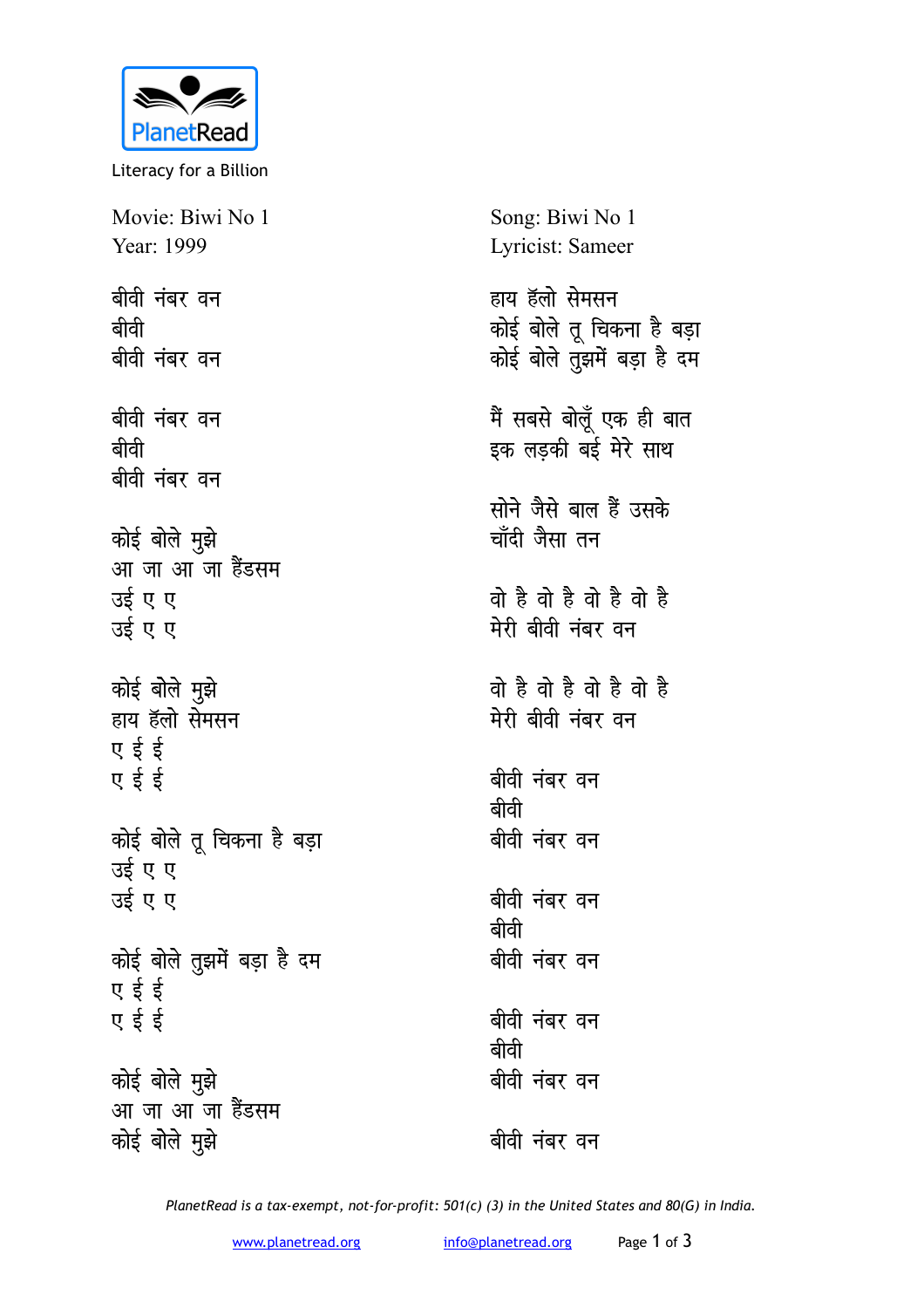

Literacy for a Billion

बीवी मेरी बीवी नंबर वन बीवी नंबर वन बीवी नंबर वन कसम से खिली खिली बीवी वो एक कली बीवी नंबर वन हरदम लगती है बीवी नंबर वन कसम से कसम से बीवी बीवी नंबर वन कसम से जितनी भी तारीफ करूँ बीवी नंबर वन वो कम लगती है बीवी कसम से कसम से बीवी नंबर वन मेरे घर की है वो मलिका बीवी नंबर वन बदन है फूलों से भी हल्का बीवी रूप है उसका छलका छलका बीवी नंबर वन नशा हो जैसे हल्का हल्का कसम से पहन के साडी मुझे तो उसकी बिंदिया चाँद का एक टीका लगता है जब निकले तो क्या लगती है कृसम से झूम के जब चलती है कसम से कसम से तो बिजली गिरती है के अब तो चाँद भी कसम से कसम से उसके आगे फीका लगता है सोने जैसे बाल हैं उसके कसम से कसम से चाँदी जैसा तन तौबा चाल है उसकी कैसी उसकी आँखें हिरनी जैसी देखो देखो देखो देखो मुझको बीवी मिली है ऐसी देखो देखो देखो देखो दुनिया में ना होगी वैसी मेरी बीवी नंबर वन वो है वो है वो है वो है वो मेरी जान है पर कभी कभी

PlanetRead is a tax-exempt, not-for-profit: 501(c) (3) in the United States and 80(G) in India.